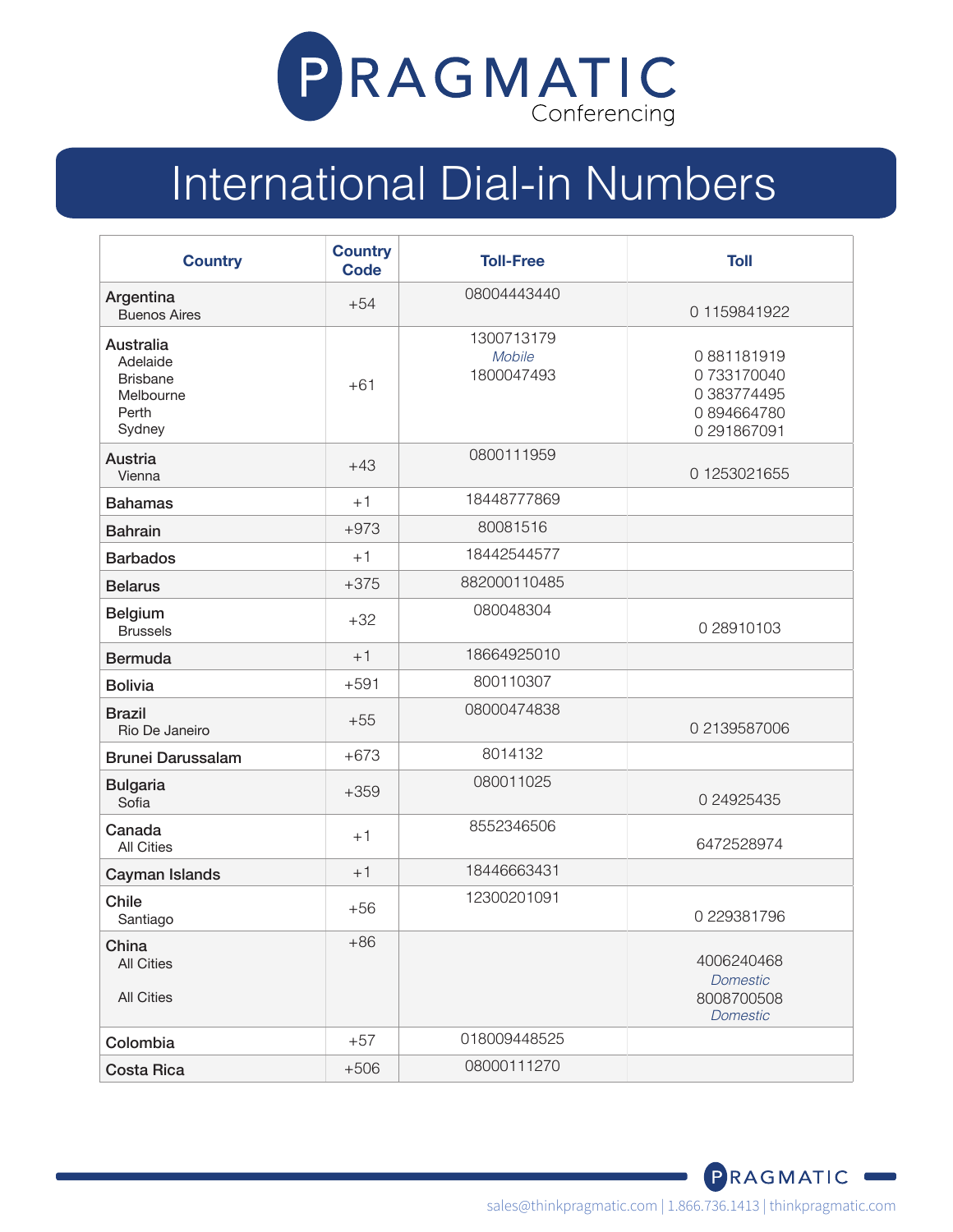

| Croatia (HRVATSKA)<br>Zagreb                                  | $+385$ | 0800411512                                                              | 0 13000854                                                               |
|---------------------------------------------------------------|--------|-------------------------------------------------------------------------|--------------------------------------------------------------------------|
| Cyprus<br>Larnaka                                             | $+357$ | 80094558                                                                | 024030220                                                                |
| <b>Czech Republic</b><br>Prague                               | $+420$ | 800720091                                                               | 296180005                                                                |
| <b>Denmark</b><br>Copenhagen                                  | $+45$  | 80884388                                                                | 32720420                                                                 |
| <b>Dominican Republic</b><br>Santo Domingo                    | $+1$   | 18887521153                                                             | 8299548428                                                               |
| Ecuador                                                       | $+593$ | 1800000209                                                              |                                                                          |
| Egypt                                                         | $+20$  | 08000000188                                                             |                                                                          |
| <b>El Savador</b><br>El Salvador                              | $+503$ | 8006877                                                                 | 21131763                                                                 |
| Estonia<br>Tallinn                                            | $+372$ | 8000111731                                                              | 6680362                                                                  |
| Fiji                                                          | $+679$ | 008003309                                                               |                                                                          |
| <b>Finland</b><br>Helsinki                                    | $+358$ | 0800773842                                                              | 0942451474                                                               |
| France<br>Paris                                               | $+33$  | 0805102171                                                              | 0 170950357                                                              |
| Germany<br><b>Berlin</b>                                      | $+49$  | 08007234752                                                             | 0 3052002084                                                             |
| Greece                                                        | $+30$  | 8008481061                                                              |                                                                          |
| Guam                                                          | $+1$   | 18663900454                                                             |                                                                          |
| Guatemala                                                     | $+502$ | 18002880139                                                             |                                                                          |
| <b>Hong Kong</b><br><b>All Cities</b>                         | $+852$ | 800963380                                                               | 30186725                                                                 |
| Hungary<br><b>Budapest</b>                                    | $+36$  | 0680017300                                                              | 06 18144801                                                              |
| Iceland                                                       | $+354$ | 8007276                                                                 |                                                                          |
| India<br>Bangalore<br>Chennai<br>Delhi<br>Hyderabad<br>Mumbai | $+91$  | 180030106096                                                            | 08033572653<br>04430061568<br>01133781635<br>04030152103<br>0 2230985909 |
| Indonesia                                                     | $+62$  | 0018030206104<br>PT Indosat Access<br>0078030206104<br>PT Telkom Access |                                                                          |

PRAGMATIC<sup>®</sup>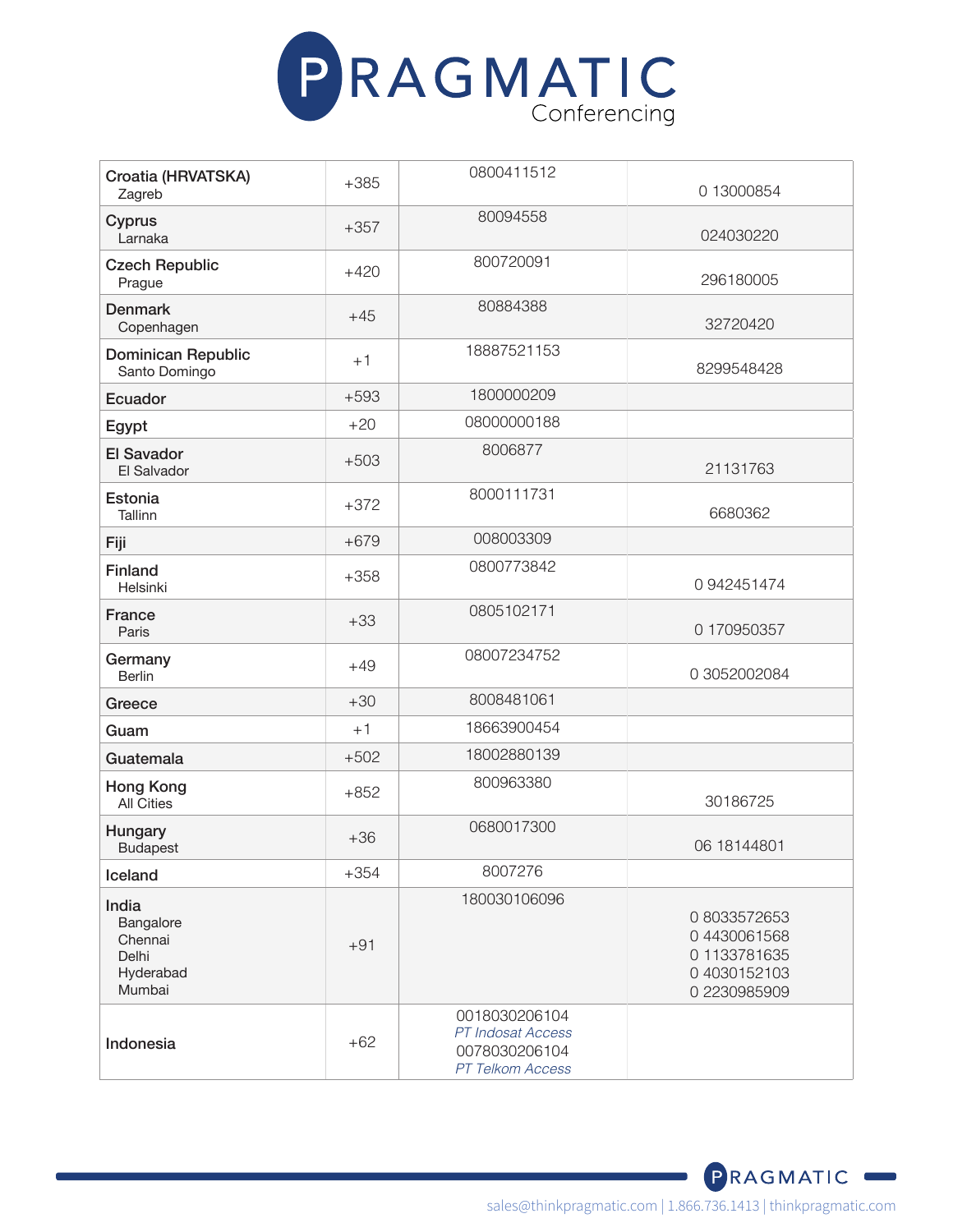

| Ireland<br>Dublin                 | $+353$ | 1800937015                    | 0 14860826    |
|-----------------------------------|--------|-------------------------------|---------------|
|                                   |        | 1809214033                    |               |
| <b>Israel</b><br><b>Tel Aviv</b>  | $+972$ |                               | 0 33760127    |
| Italy<br>Rome                     | $+39$  | 800969135                     | 0645236790    |
| Jamaica                           | $+1$   | 18555801419                   |               |
| Japan<br>Tokyo                    | $+81$  | 0120984658                    | 0 345036502   |
| <b>Kazakhstan</b>                 | $+7$   | 88000803208                   |               |
| Korea (South)<br>Seoul            | $+82$  | 0808560054<br><b>Domestic</b> | 0 23182841    |
| Latvia<br>Riga                    | $+371$ | 80004168                      | 66163563      |
| Lithuania<br>Vilnius              | $+370$ | 880031725                     | 852058914     |
| Luxembourg<br>Luxembourg          | $+352$ | 80024783                      | 27860009      |
| <b>Macau</b><br><b>All Cities</b> | $+853$ |                               | 62626319      |
| Malaysia<br>Kuala Lumpur          | $+60$  | 1800877426                    | 0 320504857   |
| <b>Malta</b><br>Valletta          | $+356$ | 80062420                      | 27780393      |
| <b>Mexico</b><br>Mexico City      | $+52$  | 018009269099                  | 01 5541705571 |
| Monaco                            | $+377$ | 80093906                      |               |
| Morocco                           | $+212$ | 0800092286                    |               |
| <b>Netherlands</b><br>Amsterdam   | $+31$  | 08000200447                   | 0 207965365   |
| <b>New Zealand</b><br>Auckland    | $+64$  | 0800453395                    | 0 98010231    |
| Nicaragua                         | $+505$ | 0018002202285                 |               |
| Norway<br>Oslo                    | $+47$  | 80056861                      | 21563275      |
| Oman                              | $+968$ | 80077182                      |               |
| Panama                            | $+507$ | 0018002050889                 |               |
| Peru<br>Lima                      | $+51$  | 080055680                     | 0 17087114    |
| Philippines                       | $+63$  | 180011101824                  |               |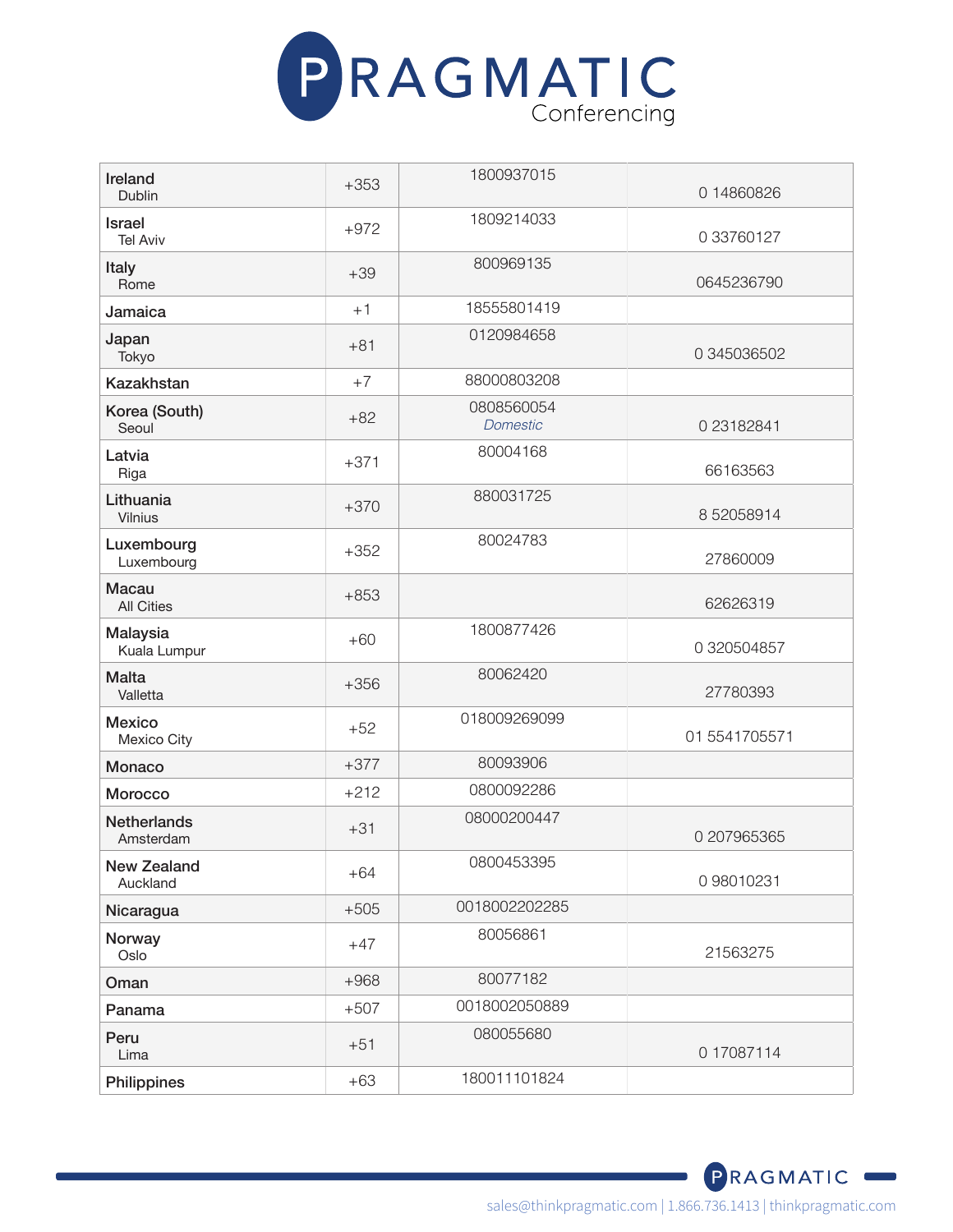

| Poland<br>Warsaw                            | $+48$  | 008001210175                                                                      | 0 222112699  |
|---------------------------------------------|--------|-----------------------------------------------------------------------------------|--------------|
| Portugal                                    | $+351$ | 800788141                                                                         |              |
| <b>Puerto Rico</b><br><b>Bay Amon Norte</b> | $+1$   | 8775663265                                                                        | 7873957628   |
| Qatar                                       | $+974$ | 00800100362                                                                       |              |
| Romania<br><b>Bucharest</b>                 | $+40$  | 0800895570                                                                        | 0 217940808  |
| <b>Russian Federation</b><br>Moscow         | $+7$   | 81080025045011                                                                    | 8 4952133218 |
| <b>Saint Kitts and Nevis</b>                | $+1$   | 18552931935                                                                       |              |
| San Marino                                  | $+378$ | 800875593                                                                         |              |
| Saudi Arabia                                | $+966$ | 8008110307<br>Mobile call from STC only<br>8008500258<br>Mobile access except STC |              |
| Serbia                                      | $+381$ | 0800812130                                                                        |              |
| Singapore<br><b>All Cities</b>              | $+65$  | 8001205820                                                                        | 68829061     |
| <b>Slovak Republic</b><br><b>Bratislava</b> | $+421$ | 800606925                                                                         | 0 232222297  |
| Slovenia<br>Ljubljana                       | $+386$ | 080080173                                                                         | 0 16004903   |
| <b>South Africa</b><br>Cape Town            | $+27$  | 0800982830                                                                        | 0 213008069  |
| Spain<br>Madrid                             | $+34$  | 800600061                                                                         | 917693466    |
| Sri Lanka                                   | $+94$  | 112475605                                                                         |              |
| Sweden<br>Stockholm                         | $+46$  | 0200895354                                                                        | 0850512718   |
| Switzerland<br>Geneva                       | $+41$  | 0800836845                                                                        | 0 225954750  |
| <b>Taiwan</b><br>Taipei                     | $+886$ | 0809089201                                                                        | 0 287933134  |
| <b>Thailand</b><br>Bangkok                  | $+66$  | 0018006121067                                                                     | 021056186    |
| <b>Trinidad and Tobago</b>                  | $+1$   | 18558290054                                                                       |              |
| <b>Turkey</b><br>Istanbul                   | $+90$  | 08112130303                                                                       | 08503901801  |
| <b>Ukraine</b>                              | $+380$ | 0800504396                                                                        |              |
| <b>United Arab Emirates</b>                 | $+971$ | 800035703606                                                                      |              |

sales@thinkpragmatic.com | 1.866.736.1413 | thinkpragmatic.com

PRAGMATIC<sup>®</sup>